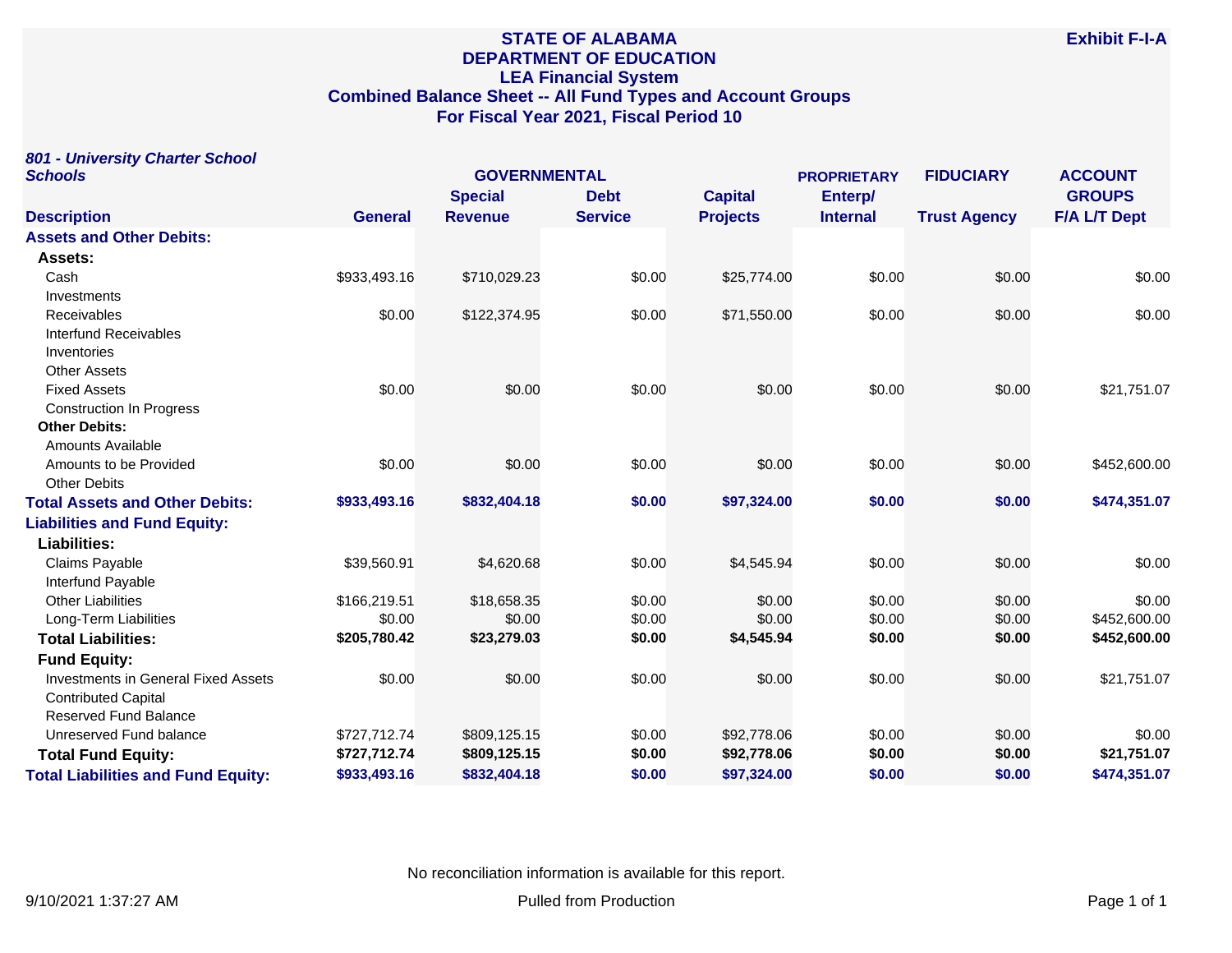#### **STATE OF ALABAMA DEPARTMENT OF EDUCATION LEA Financial System Combined Statement of Revenues, Expenditures, and Changes in Fund Balances All Governmental Fund Types and Expendable Trust Funds For Fiscal Year 2021, Fiscal Period 10**

| 801 - University Charter School<br><b>Schools</b>                                          |                | <b>GOVERNMENTAL</b>    | <b>FIDUCIARY</b>    |              |                                          |                |
|--------------------------------------------------------------------------------------------|----------------|------------------------|---------------------|--------------|------------------------------------------|----------------|
|                                                                                            | <b>General</b> | <b>Special Revenue</b> | <b>Debt Service</b> |              | <b>Capital Projects Expendable Trust</b> | <b>Total</b>   |
| <b>Revenues</b>                                                                            |                |                        |                     |              |                                          |                |
| <b>State Sources</b>                                                                       | \$2,959,453.56 | \$0.00                 | \$0.00              | \$168,874.00 | \$0.00                                   | \$3,128,327.56 |
| <b>Federal Sources</b>                                                                     | \$0.00         | \$830,491.63           | \$0.00              | \$0.00       | \$0.00                                   | \$830,491.63   |
| <b>Local Sources</b>                                                                       | \$754,734.19   | \$198,923.12           | \$0.00              | \$0.00       | \$0.00                                   | \$953,657.31   |
| <b>Other Sources</b>                                                                       | \$15,412.87    | \$0.00                 | \$0.00              | \$0.00       | \$0.00                                   | \$15,412.87    |
| <b>Total Revenues:</b>                                                                     | \$3,729,600.62 | \$1,029,414.75         | \$0.00              | \$168,874.00 | \$0.00                                   | \$4,927,889.37 |
| <b>Expenditures</b>                                                                        |                |                        |                     |              |                                          |                |
| <b>Instructional Services</b>                                                              | \$2,247,551.52 | \$402,191.65           | \$0.00              | \$0.00       | \$0.00                                   | \$2,649,743.17 |
| <b>Instructional Support Services</b>                                                      | \$692,916.47   | \$65,749.32            | \$0.00              | \$0.00       | \$0.00                                   | \$758,665.79   |
| <b>Operation &amp; Maintenance Services</b>                                                | \$128,193.26   | \$0.00                 | \$0.00              | \$0.00       | \$0.00                                   | \$128,193.26   |
| <b>Auxiliary Services</b>                                                                  | \$98,679.63    | \$1,982.93             | \$0.00              | \$0.00       | \$0.00                                   | \$100,662.56   |
| <b>General Administrative Services</b>                                                     | \$438,324.95   | \$319.39               | \$0.00              | \$0.00       | \$0.00                                   | \$438,644.34   |
| <b>Capital Outlay</b>                                                                      | \$0.00         | \$0.00                 | \$0.00              | \$76,095.94  | \$0.00                                   | \$76,095.94    |
| <b>Debt Service</b>                                                                        |                |                        |                     |              |                                          | \$0.00         |
| <b>Other Expenditures</b>                                                                  | \$239,340.94   | \$43,307.93            | \$0.00              | \$0.00       | \$0.00                                   | \$282,648.87   |
| <b>Total Expenditures:</b>                                                                 | \$3,845,006.77 | \$513,551.22           | \$0.00              | \$76,095.94  | \$0.00                                   | \$4,434,653.93 |
| <b>Other Fund Sources (Uses)</b>                                                           |                |                        |                     |              |                                          |                |
| <b>Other Fund Sources:</b>                                                                 |                |                        |                     |              |                                          | \$0.00         |
| <b>Other Fund Uses:</b>                                                                    | \$6.30         | \$0.00                 | \$0.00              | \$0.00       | \$0.00                                   | \$6.30         |
| <b>Total Other Fund Sources (Uses):</b>                                                    | (\$6.30)       | \$0.00                 | \$0.00              | \$0.00       | \$0.00                                   | (\$6.30)       |
| <b>Excess Revenues and Other Sources Over</b><br>(Under) Expenditures and Other Fund Uses: | (\$115,412.45) | \$515,863.53           | \$0.00              | \$92,778.06  | \$0.00                                   | \$493,229.14   |
| <b>Beginning Fund Balance - October 1:</b>                                                 | \$843,125.19   | \$293,261.62           | \$0.00              | \$0.00       | \$0.00                                   | \$1,136,386.81 |
| <b>Ending Fund Balance:</b>                                                                | \$727,712.74   | \$809,125.15           | \$0.00              | \$92,778.06  | \$0.00                                   | \$1,629,615.95 |

No reconciliation information is available for this report.

**Exhibit F-II-A**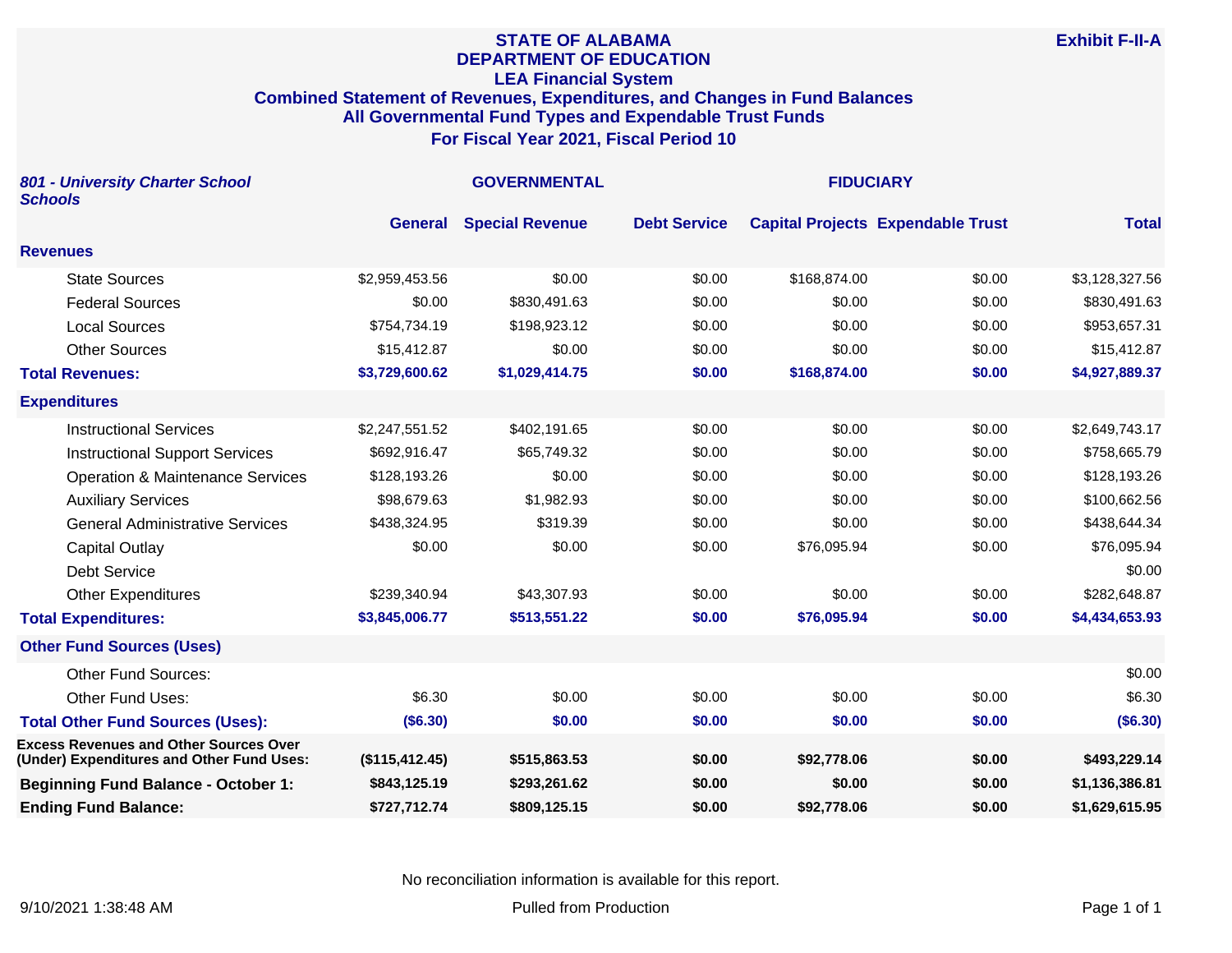## **STATE OF ALABAMA DEPARTMENT OF EDUCATION LEA Financial System Combined Statement of Revenues, Expenditures, and Changes in Fund Balances All Governmental Fund Types and Expendable Trust Funds Budget and Actual For Fiscal Year 2021, Fiscal Period 10**

| 801 - University Charter School                                                       |                |                |                                     |                        |                |                                     |
|---------------------------------------------------------------------------------------|----------------|----------------|-------------------------------------|------------------------|----------------|-------------------------------------|
| <b>Schools</b>                                                                        | <b>GENERAL</b> |                | <b>VARIANCE</b><br><b>Favorable</b> | <b>SPECIAL REVENUE</b> |                | <b>VARIANCE</b><br><b>Favorable</b> |
| <b>Description</b>                                                                    | <b>Budget</b>  | <b>Actual</b>  | (Unfavorable)                       | <b>Budget</b>          | <b>Actual</b>  | (Unfavorable)                       |
| <b>Revenues</b>                                                                       |                |                |                                     |                        |                |                                     |
| <b>State Sources</b>                                                                  | \$3,609,562.00 | \$2,959,453.56 | (\$650,108.44)                      | \$0.00                 | \$0.00         | \$0.00                              |
| <b>Federal Sources</b>                                                                | \$0.00         | \$0.00         | \$0.00                              | \$980,715.70           | \$830,491.63   | (\$150, 224.07)                     |
| <b>Local Sources</b>                                                                  | \$638,500.00   | \$754,734.19   | \$116,234.19                        | \$161,500.00           | \$198,923.12   | \$37,423.12                         |
| <b>Other Sources</b>                                                                  | \$0.00         | \$15,412.87    | \$15,412.87                         | \$0.00                 | \$0.00         | \$0.00                              |
| <b>Total Revenues:</b>                                                                | \$4,248,062.00 | \$3,729,600.62 | (\$518,461.38)                      | \$1,142,215.70         | \$1,029,414.75 | (\$112,800.95)                      |
| <b>Expenditures</b>                                                                   |                |                |                                     |                        |                |                                     |
| <b>Instructional Services</b>                                                         | \$2,472,908.63 | \$2,247,551.52 | \$225,357.11                        | \$595,232.09           | \$402,191.65   | \$193,040.44                        |
| <b>Instructional Support Services</b>                                                 | \$755,412.03   | \$692,916.47   | \$62,495.56                         | \$110,849.61           | \$65,749.32    | \$45,100.29                         |
| <b>Operation &amp; Maintenance Services</b>                                           | \$100,106.94   | \$128,193.26   | (\$28,086.32)                       | \$0.00                 | \$0.00         | \$0.00                              |
| <b>Auxiliary Services</b>                                                             | \$93,317.50    | \$98,679.63    | (\$5,362.13)                        | \$15,000.00            | \$1,982.93     | \$13,017.07                         |
| <b>General Administrative Services</b>                                                | \$368,168.40   | \$438,324.95   | (\$70,156.55)                       | \$77,905.00            | \$319.39       | \$77,585.61                         |
| Special Revenue Outlay                                                                | \$0.00         | \$0.00         | \$0.00                              | \$0.00                 | \$0.00         | \$0.00                              |
| <b>General Service</b>                                                                |                |                |                                     |                        |                |                                     |
| <b>Other Expenditures</b>                                                             | \$291,752.00   | \$239,340.94   | \$52,411.06                         | \$35,274.00            | \$43,307.93    | (\$8,033.93)                        |
| <b>Total Expenditures:</b>                                                            | \$4,081,665.50 | \$3,845,006.77 | \$236,658.73                        | \$834,260.70           | \$513,551.22   | \$320,709.48                        |
| <b>Other Financing Sources (Uses)</b>                                                 |                |                |                                     |                        |                |                                     |
| <b>Other Financing Sources:</b>                                                       | \$0.00         | \$0.00         | \$0.00                              | \$33,951.00            | \$0.00         | (\$33,951.00)                       |
| <b>Other Financing Uses:</b>                                                          | \$0.00         | \$6.30         | (\$6.30)                            | \$33,951.00            | \$0.00         | \$33,951.00                         |
| <b>Total Other Financing Sources (Uses):</b>                                          | \$0.00         | (\$6.30)       | (\$6.30)                            | \$0.00                 | \$0.00         | \$0.00                              |
| <b>Excess Revenues and Other Sources Over</b><br>(Under) Expenditures and Other Uses: | \$166,396.50   | (\$115,412.45) | (\$281,808.95)                      | \$307,955.00           | \$515,863.53   | \$207,908.53                        |
| <b>Beginning Fund Balance - Oct. 1:</b>                                               | \$843,125.19   | \$843,125.19   | \$0.00                              | \$293,261.62           | \$293,261.62   | \$0.00                              |
| <b>Ending Fund Balance:</b>                                                           | \$1,009,521.69 | \$727,712.74   | (\$281,808.95)                      | \$601,216.62           | \$809,125.15   | \$207,908.53                        |

No reconciliation information is available for this report.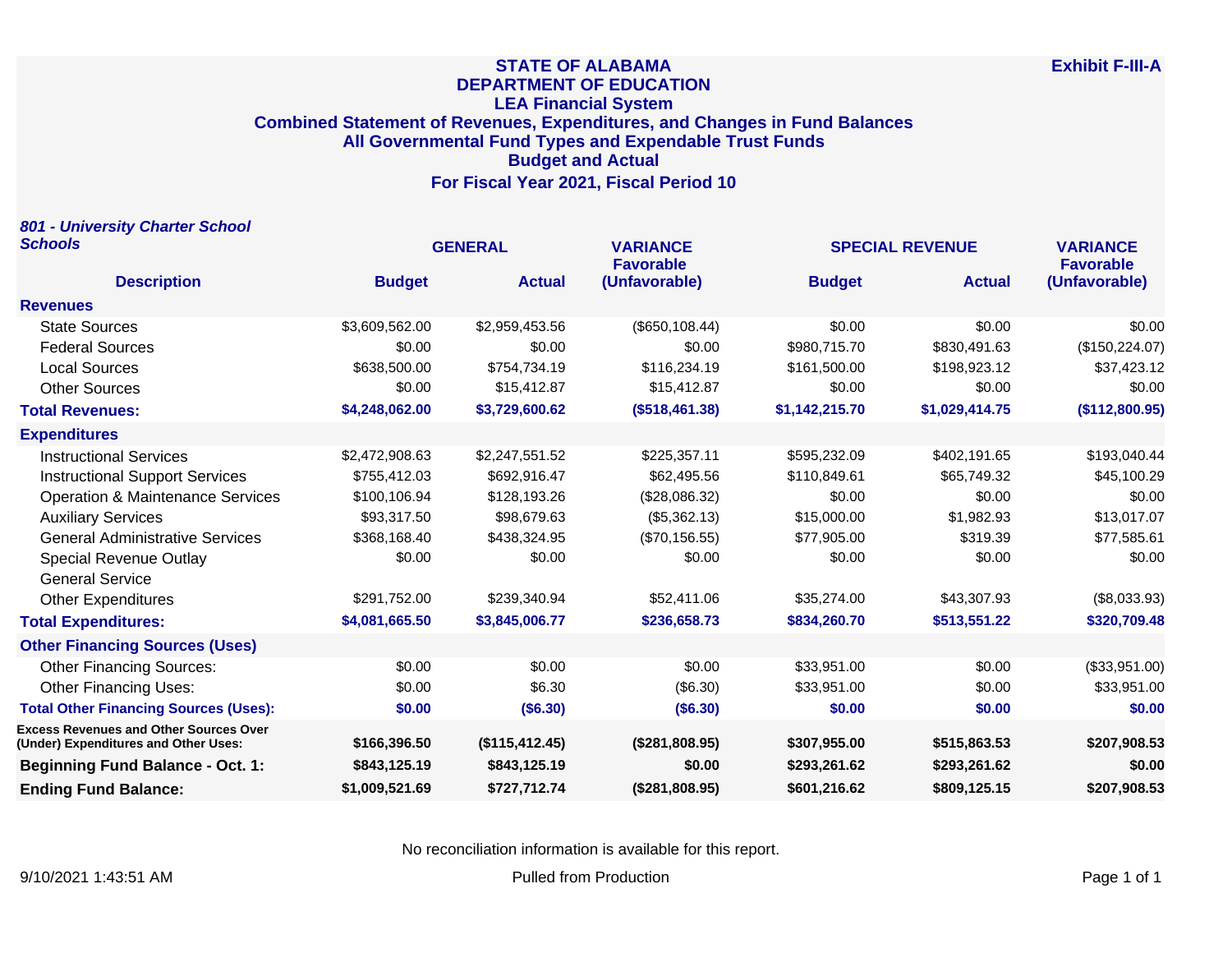#### **STATE OF ALABAMA DEPARTMENT OF EDUCATION LEA Financial System Combined Statement of Revenues, Expenditures, and Changes in Fund Balances All Governmental Fund Types and Expendable Trust Funds Budget and Actual For Fiscal Year 2021, Fiscal Period 10**

**801 - University Charter School Schools DEBT SERVICE VARIANCE CAPITAL PROJECTS VARIANCE Description Budget Actual Favorable (Unfavorable) Budget Actual Favorable (Unfavorable) Revenues** State Sources \$0.00 \$0.00 \$0.00 \$129,765.00 \$168,874.00 \$39,109.00 50.00 \$0.00 \$0.00 \$0.00 \$0.00 \$0.00 \$0.00 \$0.00 \$0.00 \$0.00 \$0.00 \$0.00 \$0.00 \$0.00 \$0.00 \$0.00 \$0.00 Local Sources \$0.00 \$0.00 \$0.00 \$0.00 \$0.00 \$0.00 Other Sources \$0.00 \$0.00 \$0.00 \$0.00 \$0.00 \$0.00 **Total Revenues: \$0.00 \$0.00 \$0.00 \$129,765.00 \$168,874.00 \$39,109.00 Expenditures** Instructional Services \$0.00 \$0.00 \$0.00 \$0.00 \$0.00 \$0.00 Instructional Support Services \$0.00 \$0.00 \$0.00 \$0.00 \$0.00 \$0.00 Operation & Maintenance Services  $$0.00$  \$0.00  $$0.00$  \$0.00 \$0.00 \$0.00 \$0.00 \$0.00 \$0.00 Auxiliary Services \$0.00 \$0.00 \$0.00 \$0.00 \$0.00 \$0.00 Debt Administrative Services 60.00 \$0.00 \$0.00 \$0.00 \$0.00 \$0.00 \$0.00 \$0.00 \$0.00 \$0.00 Capital Outlay \$0.00 \$0.00 \$0.00 \$129,765.00 \$76,095.94 \$53,669.06 Debt Service Other Expenditures \$0.00 \$0.00 \$0.00 \$0.00 \$0.00 \$0.00 **Total Expenditures: \$0.00 \$0.00 \$0.00 \$129,765.00 \$76,095.94 \$53,669.06 Other Financing Sources (Uses)** Other Financing Sources:  $$0.00$   $$0.00$   $$0.00$   $$0.00$   $$0.00$   $$0.00$   $$0.00$   $$0.00$ Other Financing Uses: 60.00 \$0.00 \$0.00 \$0.00 \$0.00 \$0.00 \$0.00 \$0.00 \$0.00 \$0.00 \$0.00 **Total Other Financing Sources (Uses): \$0.00 \$0.00 \$0.00 \$0.00 \$0.00 \$0.00 Excess Revenues and Other Sources Over (Under) Expenditures and Other Uses: \$0.00 \$0.00 \$0.00 \$0.00 \$92,778.06 \$92,778.06 Beginning Fund Balance - Oct. 1: \$0.00 \$0.00 \$0.00 \$0.00 \$0.00 \$0.00 Ending Fund Balance: \$0.00 \$0.00 \$0.00 \$0.00 \$92,778.06 \$92,778.06**

No reconciliation information is available for this report.

9/10/2021 1:45:44 AM Pulled from Production Page 1 of 1